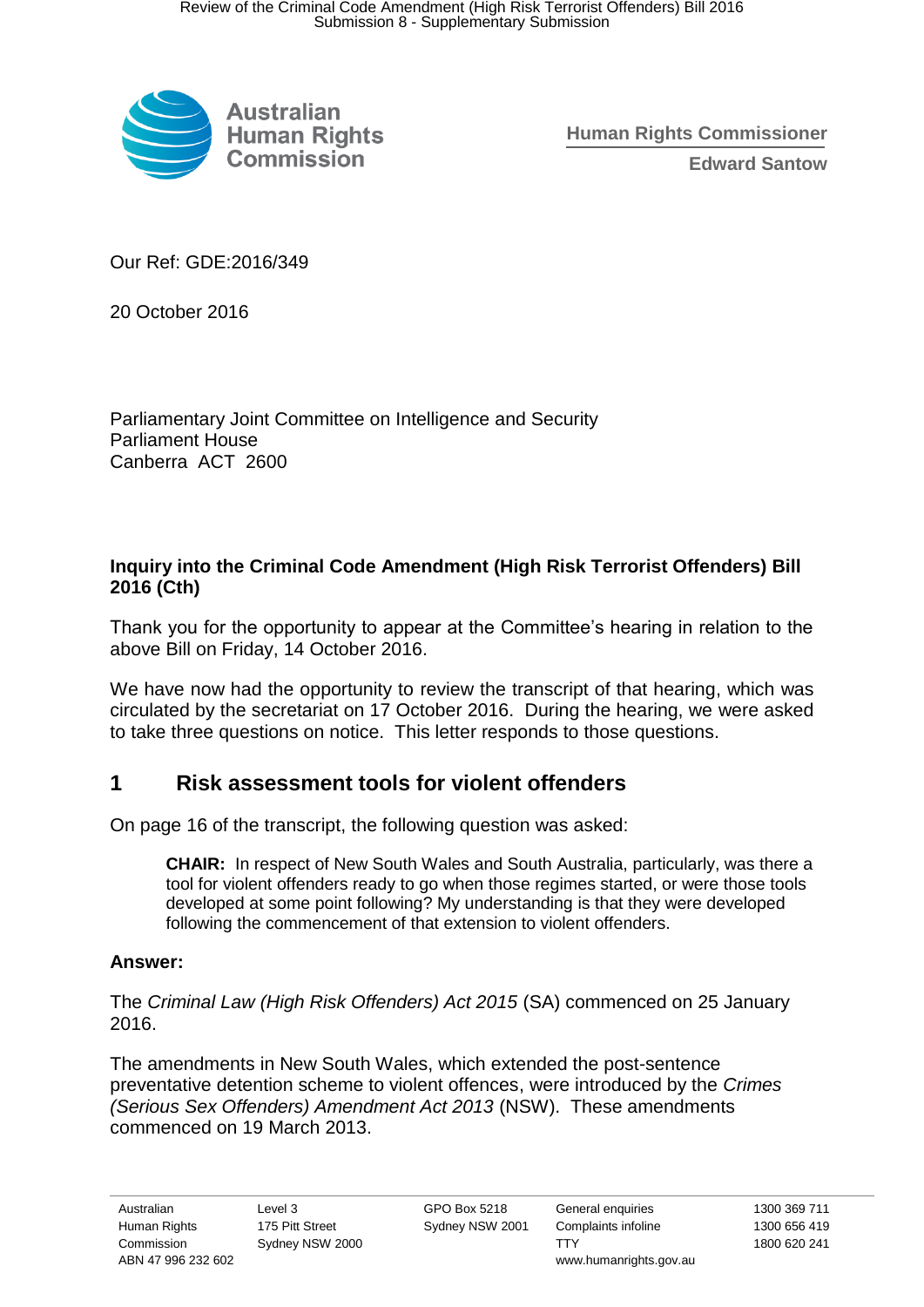In May 2012, the New South Wales Sentencing Council provided a report to the New South Wales Attorney General titled *High-Risk Violent Offenders: Sentencing and Post-Custody Management Options*. One of the recommendations of that report was that the government should introduce a continuing detention and extended supervision scheme for high-risk violent offenders, subject to the safeguards and support structures outlined in the report (Recommendation 4).

The report discussed two tools that had been used in assessing the risk of a person committing a violent offence in the future. Those tools were:

- the Historical Clinical Risk Management-20 tool (HRC-20);<sup>1</sup> and
- $\bullet$  the Level of Service Inventory Revised tool (LSI-R).<sup>2</sup>

The report relevantly said:

HRC-20 is a commonly used SPJ [structured professional judgment] tool that provides clinicians with a list of 20 risk factors for assessment, including 10 historical factors, 5 clinical factors and 5 risk management factors. It results in a final judgement of low, medium or high risk, based on the rating of each risk factor and the degree of intervention required to manage the identified risks.

…

 $\overline{a}$ 

Some tools focus heavily on identifying criminogenic needs, by assessing a wide variety of dynamic factors. A strong needs-based predictor of recidivism among certain offender populations is the LSI-R assessment, which is extensively used in a number of jurisdictions, including NSW.

The LSI-R assesses 54 items, many of which are dynamic risk factors and determines the needs which are most associated with offending behaviour and require priority interventions. This enables specific targeting of resources to the areas where offenders most need intervention. The heavy focus on criminogenic needs can assist in changing the dynamic risk factors and reducing the probability of offending.<sup>3</sup>

In making reference to these tools, the report cited the following articles:

- K Douglas and J Ogloff, 'The Impact of Confidence on the Accuracy of Structured Professional and Actuarial Violence Risk Judgements in a sample of Forensic Psychiatric Patients' (2003) 27(6) *Law and Human Behaviour* 573.
- J Ogloff and M Davis, 'Assessing Risk for Violence in the Australian Context' in D Chappell and P Wilson (Eds), *Issues in Australian Crime and Criminal Justice* (2005) 294.

<sup>&</sup>lt;sup>1</sup> See http://hcr-20.com/ (viewed 20 October 2016).

See http://www.psychassessments.com.au/Category.aspx?cID=59 (viewed 20 October 2016).

<sup>3</sup> NSW Sentencing Council, *High-Risk Violent Offenders: Sentencing and Post-Custody Management Options* (2012), pp 23-24 [2.82], [2.85]-[2.86], at http://www.sentencingcouncil.justice.nsw.gov.au/Documents/Sentencing Serious Violent Offende rs/online%20final%20report%20hrvo.pdf (viewed 20 October 2016).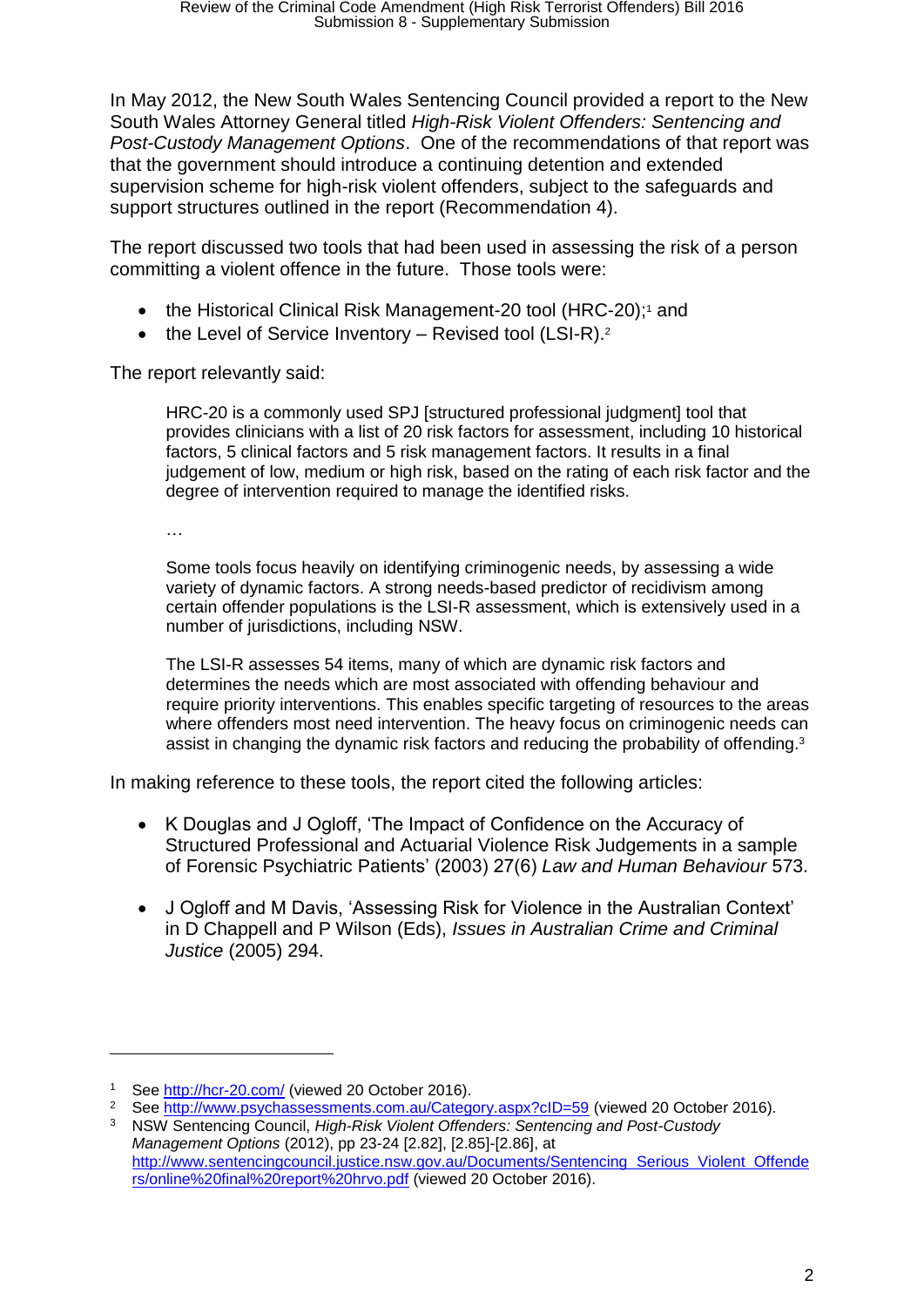M Wong, 'The Need Principle: Knowing what to target in offender rehabilitation and how to apply it in corrections' (2012) *Australasian Journal of Correctional Staff Development*.

## **2 Extended detention of terrorist offenders in the United Kingdom**

At page 17 of the transcript, the following question was asked:

**CHAIR:** … In examining the human rights implications, what are the views of your counterparts in relation to the regime that is applied in the UK, for instance, to this class of terrorist offenders broadly? How have they dealt with the same question? Is there much that we can learn from them swiftly in getting this regime in place and ensuring that those evidentiary issues are dealt with?

#### **Answer:**

 $\overline{a}$ 

Over the past decade, there have been a number of changes to the United Kingdom's sentencing regime, which permit a court to impose an additional period of either detention or supervision on licence on an offender for the purposes of protecting the public from a risk of serious harm.

The first such regime was established by the *Criminal Justice Act 2003* (UK) and became available to the courts in April 2005. It permitted a court to impose an indefinite sentence of Imprisonment for Public Protection (IPP) when a person was convicted of a specified violent offence or a specified sexual offence and was found to pose a 'significant risk of serious harm' in the future.<sup>4</sup> Serious harm was defined as 'death or serious personal injury, whether physical or psychological'. Once sentenced, offenders were given a 'tariff' (the minimum period of imprisonment required for punishment and deterrence) but would only be released after that point if they could show the Parole Board that they had reduced their risk to the public.

The scope of offences that were captured by the scheme was wide, covering 95 different offences. There was no minimum sentence in order for the scheme to apply and there was a rebuttable presumption that an offender was dangerous if the person had a previous conviction for a violent or sexual crime. As a result, there was a rapid increase in the number of people receiving an indeterminate sentence, reaching 2,000 people by the end of 2006.<sup>5</sup>

A joint report published by HM Chief Inspector of Prisons and HM Chief Inspector of Probation in September 2008 was critical of the regime. The report noted:

This report should be required reading for all those within the criminal justice system, but particularly those who propose and put in place new sentences or are responsible for implementing them. It is a worked example of how not to do so. First, the breadth

<sup>4</sup> *Criminal Justice Act 2003* (UK), at http://www.legislation.gov.uk/ukpga/2003/44/contents (viewed 20 October 2016).

<sup>5</sup> HM Chief Inspector of Prisons and HM Chief Inspector of Probation, *The indeterminate sentence for public protection: A thematic review* (September 2008), p 2, at http://www.ohrn.nhs.uk/resource/policy/IPP.pdf (viewed 20 October 2016).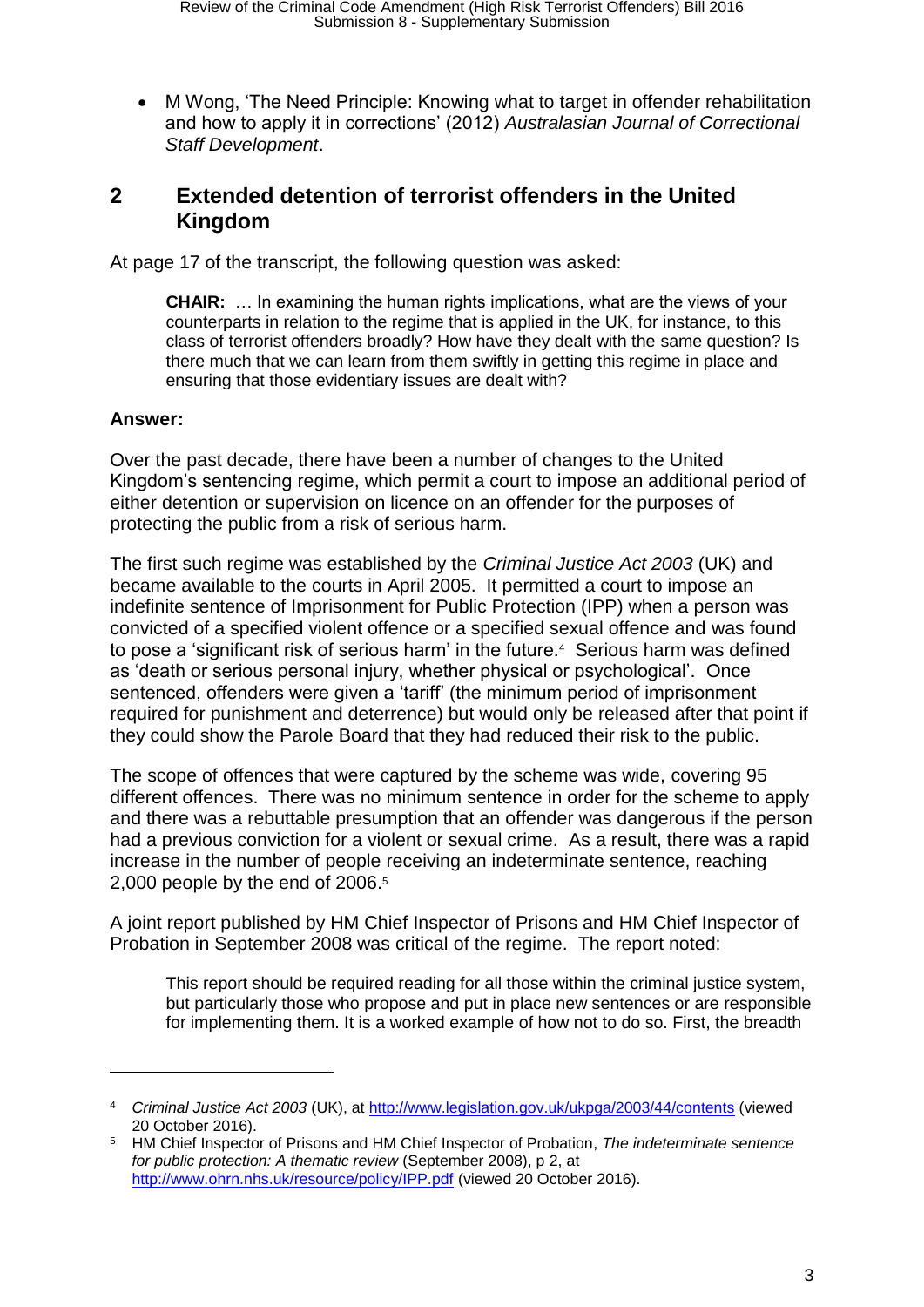of the definition meant that this expensive and long-term sentence could be, and indeed was, over-used and insufficiently focused on the population for which it was designed. Second, there was no planning or resourcing to ensure that the already overstretched systems into which these prisoners were to be decanted were capable of dealing with them. Third, this created a vicious circle, in which IPP prisoners were both casualties and contributory causes of a severely overcrowded prison system.<sup>6</sup>

The report was also critical of the risk assessment undertaken in an audit of 48 prisoners sentenced to IPP, finding that: 'Risk of harm assessments were deficient in a substantial number of cases, and inaccurate classifications meant that the court was not properly advised as to whether some offenders reached the threshold of dangerousness'.<sup>7</sup>

The range and scope of IPP sentences was restricted in amending legislation in 2008.<sup>8</sup> Key changes were to:

- set a seriousness threshold for the principal offence in order for an IPP sentence to be imposed;
- remove the presumption that an offender was dangerous if the person had a previous conviction for a violent or sexual crime;
- provide greater discretion to the court about whether to impose an IPP sentence.

In January 2010, the list of offences to which the IPP regime applied was expanded to include four offences under the *Terrorism Act 2000* (UK), three offences under the *Anti-terrorism, Crime and Security Act 2001* (UK) and five offences under the Terrorism Act 2006 (UK).<sup>9</sup> From this point on, the scheme applied to violent, sexual and terrorism offences.

A second report was published by HM Chief Inspector of Prisons and HM Chief Inspector of Probation in March 2010, which contained the result of an audit of 176 cases.<sup>10</sup> In relation to risk assessment, the report found that 38% of assessments conducted were not of a sufficient standard. It noted:

 $\overline{a}$ 

<sup>6</sup> HM Chief Inspector of Prisons and HM Chief Inspector of Probation, *The indeterminate sentence for public protection: A thematic review* (September 2008), p 4, at http://www.ohrn.nhs.uk/resource/policy/IPP.pdf (viewed 20 October 2016).

<sup>7</sup> HM Chief Inspector of Prisons and HM Chief Inspector of Probation, *The indeterminate sentence for public protection: A thematic review* (September 2008), p 19 [3.7], at http://www.ohrn.nhs.uk/resource/policy/IPP.pdf (viewed 20 October 2016).

<sup>8</sup> *Criminal Justice and Immigration Act 2008* (UK), at http://www.legislation.gov.uk/ukpga/2008/4/contents (viewed 20 October 2016).

<sup>9</sup> This amendment was made by the *Coroners and Justice Act 2009* (UK) and included the offences listed at paragraphs 59A to 59D, 60A to 60C and 63B to 63F of Schedule 15 to the *Criminal Justice Act 2003* (UK). A description of these offences is provided below in the text of this letter.

<sup>10</sup> HM Chief Inspector of Prisons and HM Chief Inspector of Probation, *Indeterminate Sentences for Public Protection* (March 2010), at

http://www.ohrn.nhs.uk/resource/policy/IndeterminateSentencesPublicProtection.pdf (viewed 20 October 2016).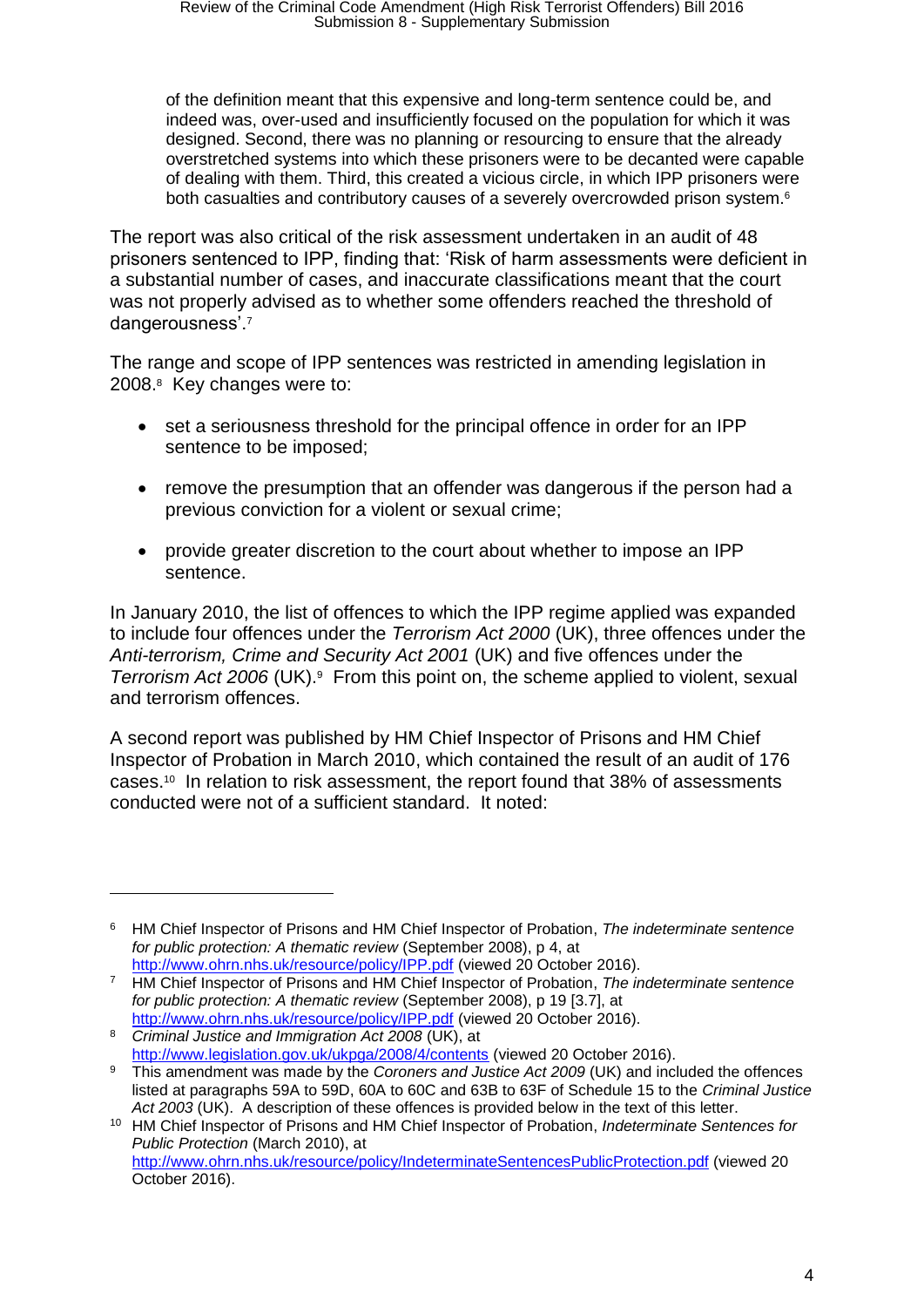These assessments were so central to the purpose of the report and the overall judgement of the court, that to find that over one-third were not satisfactory was of considerable concern.<sup>11</sup>

In June 2010, the Prisons Minister noted that there were then 6,000 IPP prisoners and that 2,500 of them were prisoners who had already reached the 'tariff' point at which parole was an option but continued to be detained. He noted that prisons were wholly overcrowded and unable to address offending behaviour and that this was not a defensible position.<sup>12</sup>

Further amendments were made to the *Criminal Justice Act 2003* (UK) by the *Legal*  Aid, Sentencing and Punishment of Offenders Act 2012 (UK).<sup>13</sup> These amendments abolished IPPs and replaced them with an Extended Determinate Sentence framework. This framework allows a court to impose an extended licence period following the expiration of a custodial sentence in order to protect the public from risk of harm. The sum of the custodial term and the extended licence period cannot exceed the maximum penalty applicable for the offence for which the person was convicted.

The UK Sentencing Council describes the new regime in the following way:

An extended sentence may [be] given to an offender aged 18 or over when:

- the offender is quilty of a specified violent or sexual offence;
- the court assesses the offender as a significant risk to the public of committing further specified offences;
- a sentence of imprisonment for life is not available or justified; and
- the offender has a previous conviction for an offence listed in schedule 15B to the Criminal Justice Act 2003 or the current offence justifies an appropriate custodial term of at least four years.

These sentences were introduced to provide extra protection to the public in certain types of cases where the court has found that the offender is dangerous and an extended licence period is required to protect the public from risk of harm. The judge decides how long the offender should stay in prison and also fixes the extended licence period up to a maximum of eight years. The offender will either be entitled to automatic release at the two thirds point of the custodial sentence or be entitled to apply for parole at that point.

 $\overline{a}$ 

<sup>11</sup> HM Chief Inspector of Prisons and HM Chief Inspector of Probation, *Indeterminate Sentences for Public Protection* (March 2010), p 20 [4.10], at http://www.ohrn.nhs.uk/resource/policy/IndeterminateSentencesPublicProtection.pdf (viewed 20 October 2016).

<sup>12</sup> United Kingdom, *Parliamentary Debates*, House of Commons, 15 June 2010, Column 730 (C Blunt, Parliamentary Under-Secretary of State for Justice), at http://www.publications.parliament.uk/pa/cm201011/cmhansrd/cm100615/debtext/100615- 0002.htm#10061522000454 (viewed 20 October 2016).

<sup>13</sup> *Legal Aid, Sentencing and Punishment of Offenders Act 2012* (UK), at http://www.legislation.gov.uk/ukpga/2012/10/contents (viewed 20 October 2016).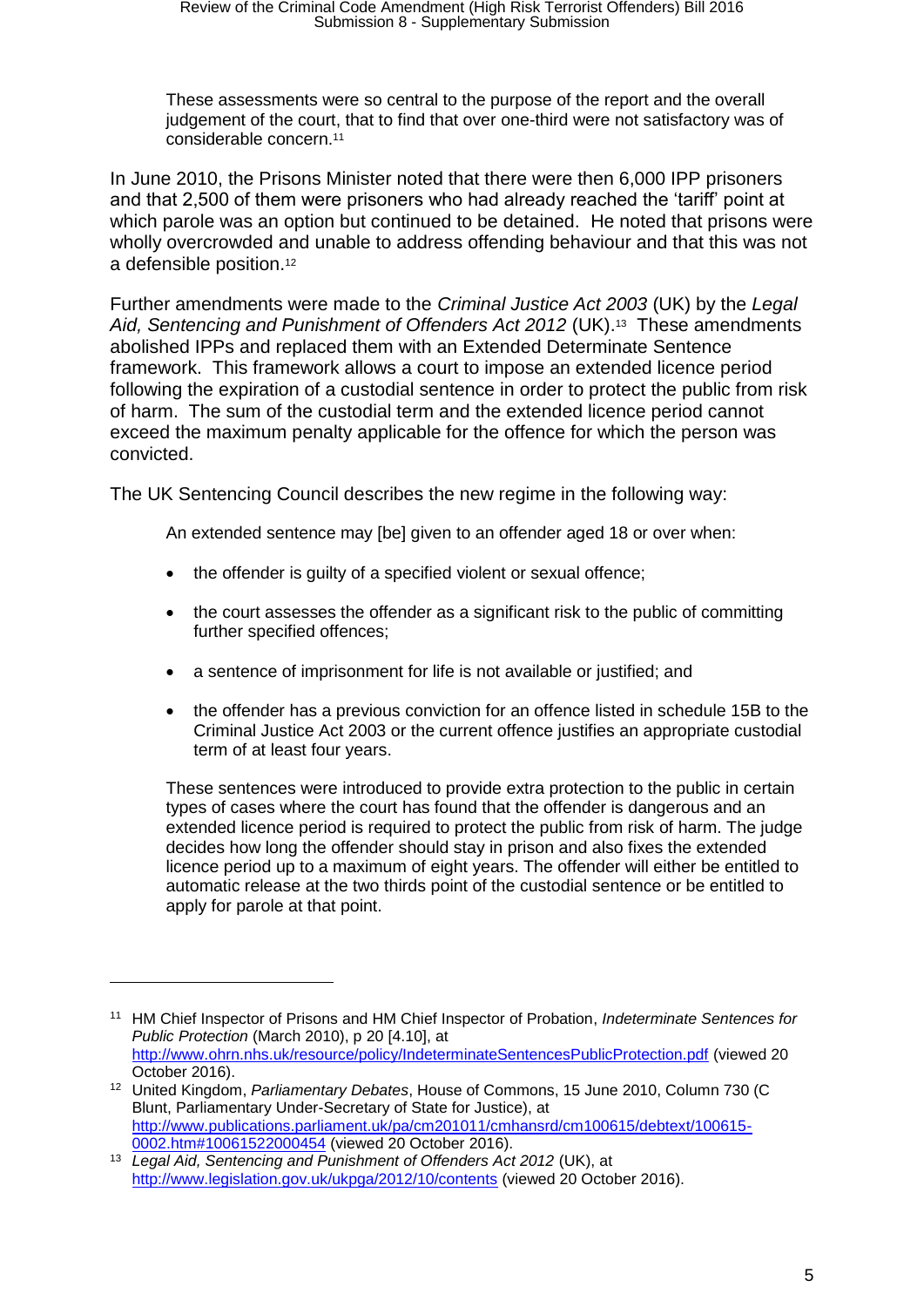If parole is refused the offender will be released at the expiry of the prison term. Following release, the offender will be subject to the licence where he will remain under the supervision of the National Offender Management Service until the expiry of the extended period.

The combined total of the prison term and extension period cannot be more than the maximum sentence for the offence committed.<sup>14</sup>

The offences currently in schedule 15 of the *Criminal Justice Act 2003* (UK), which are covered by the new Extended Determinate Sentence framework, include a number of terrorism offences, for example:

- 37 An offence under section 1 of the *Taking of Hostages Act 1982* (c. 28) (hostage-taking).
- 38 An offence under section 1 of the *Aviation Security Act 1982* (c. 36) (hijacking).
- 50 An offence under section 9 of the *Aviation and Maritime Security Act 1990* (c. 31) (hijacking of ships).
- 59A An offence under section 54 of the *Terrorism Act 2000* (weapons training).
- 59B An offence under section 56 of that Act (directing terrorist organisation).
- 59C An offence under section 57 of that Act (possession of article for terrorist purposes).
- 59D An offence under section 59 of that Act (inciting terrorism overseas).
- 60 An offence under section 51 or 52 of the *International Criminal Court Act 2001*  (c. 17) (genocide, crimes against humanity, war crimes and related offences), other than one involving murder.
- 60A An offence under section 47 of the *Anti-terrorism, Crime and Security Act 2001* (use etc of nuclear weapons).
- 60B An offence under section 50 of that Act (assisting or inducing certain weapons-related acts overseas).
- 60C An offence under section 113 of that Act (use of noxious substance or thing to cause harm or intimidate).
- 63B An offence under section 5 of the *Terrorism Act 2006* (preparation of terrorist acts).
- 63C An offence under section 6 of that Act (training for terrorism).
- 63D An offence under section 9 of that Act (making or possession of radioactive device or material).

 $\overline{a}$ 

<sup>14</sup> Sentencing Council, *Extended sentences*, at https://www.sentencingcouncil.org.uk/aboutsentencing/types-of-sentence/extended-sentences/ (viewed 20 October 2016).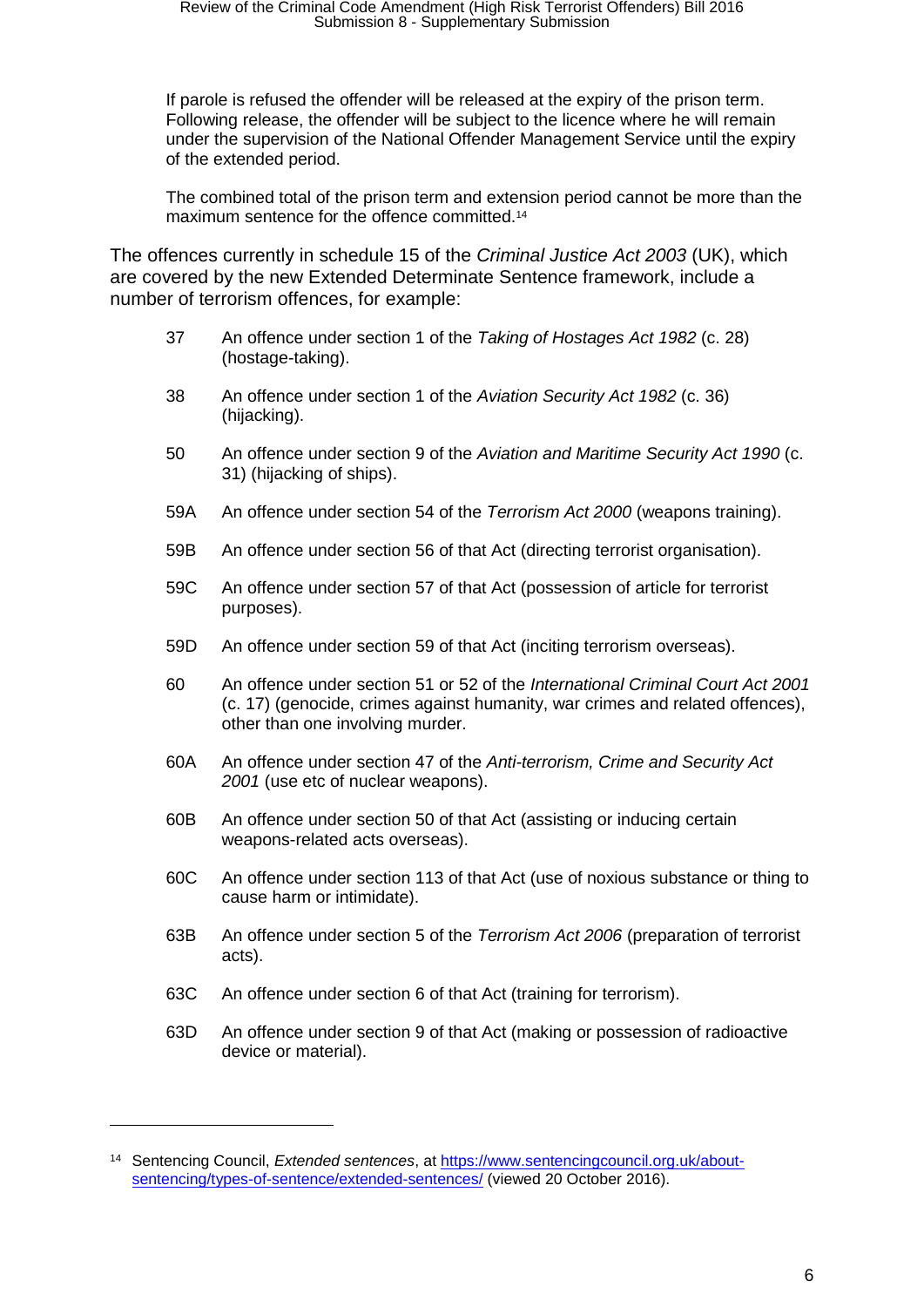- 63E An offence under section 10 of that Act (use of radioactive device or material for terrorist purposes etc).
- 63F An offence under section 11 of that Act (terrorist threats relating to radioactive devices etc).

As noted above, the offences listed in paragraphs 59A to 59D, 60A to 60C and 63B to 63F were added to the *Criminal Justice Act 2003* (UK) in early 2010.

A detailed legal description of the current position in the UK in relation to the sentencing of dangerous offenders has been published by the Crown Prosecution Service.<sup>15</sup>

# **3 Control orders**

 $\overline{a}$ 

On page 22 of the transcript, the following question was asked:

**Mr DREYFUS:** … The Attorney-General, in referring the bill to the committee, suggested that it may not be necessary for the committee to examine the interaction of this proposed scheme with the current control order regime. Late last night the Attorney-General suggested to the contrary: that the committee should look at the interaction with the control order regime. Is that something the Human Rights Commission would be able to make a further submission to the committee about?

As Inquiry Secretary, you provided the Commission with some additional information about this issue, namely, that on 13 October 2016 the Attorney-General wrote to the Committee in the following terms:

As you are aware, under the HRTO Bill, the Court will not be able to make a control order as an alternative to a continuing detention order. This is because the two regimes are distinct with different procedural and threshold requirements. If a Court does not made a continued detention order, the Australian Federal Police (AFP) will need to consider whether to seek a control order. A fundamental practical issue will be the timing of seeking a control order.

The control order regime is premised on an assumption that the persons who may pose a terrorist risk are already in the community. Currently, Division 104 requires the AFP to apply first for an interim control order (so that the conditions can apply for the full duration of the order). It is unclear whether the legislation would support the AFP applying for a control order while a person is serving a sentence of imprisonment, with the conditions of the control order to apply on release.

The Attorney-General then asked the Committee to consider whether appropriate amendments might be pursued to address this issue.

<sup>15</sup> The Crown Prosecution Service, *Sentencing Dangerous Offenders*, at http://www.cps.gov.uk/legal/s to u/sentencing and dangerous offenders/ (viewed 20 October 2016).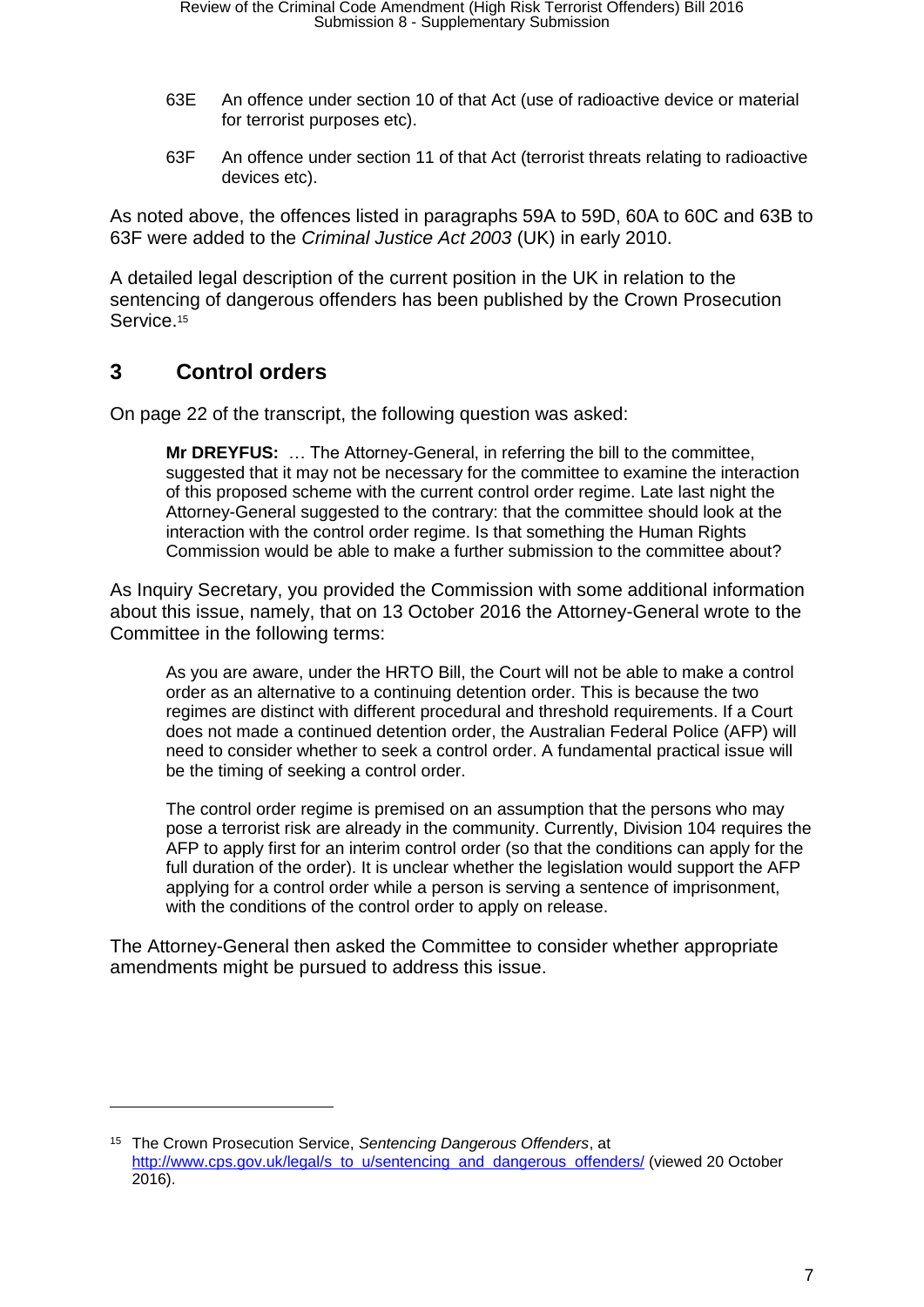## **Answer:**

The Commission's primary submission deals in section 10 with the interaction between the current control order regime and the proposed continuing detention order regime.

The key point made by the Commission is that control orders may only be made by an 'issuing court' (currently the Federal Court, the Family Court or the Federal Circuit Court) while the Bill proposes that continuing detention orders be made by the Supreme Court of a State or Territory.

The fact that different courts are required to deal with each of these regimes means that if the Supreme Court decides that it should not make a continuing detention order because a control order would be more appropriate, a separate application would need to be made by the Australian Federal Police to a different court in order for a control order to be made.

The Commission's Recommendation 9 was that the Committee seek advice from the Attorney-General's Department (AGD) about whether there are any obstacles to a Court, which is considering an application for a continuing detention order, also being granted the power to make orders that would be less restrictive of an offender's liberty.

Similar submissions were made by the AGD. One proposal made by the AGD was to 'amend the control order regime so that a control order could be obtained as an alternative to a continuing detention order'.

In the Commission's view, the safety of the community would be better served by the Court having the full range of powers available to it, so that it can, in a single proceeding, make the most appropriate order if indeed any order should be made. This means giving the Court hearing an application for a continuing detention order the power to make a control order if that would be more appropriate, thereby allowing all issues about any continuing restrictions to be determined in a single hearing. It would also be more consistent with the existing continuing detention order regimes in the States and Territories that have such regimes.

The issue raised in the Attorney-General's letter is slightly different to the one addressed in the submissions by the Commission and the AGD. The Attorney says that it is 'unclear whether the legislation would support the AFP applying for a control order while a person is serving a sentence of imprisonment, with the conditions of the control order to apply on release'. This is said to have the potential to duplicate proceedings for a different reason: namely that an application for a control order may only be made after a person has already been released from detention.

The Commission's submission was focussed on ensuring that, if a court has the power to make a continuing detention order, it also has the power to impose less restrictive measures if they would be effective in preventing the anticipated risk. It would therefore be consistent with the Commission's submission to:

 give to the Court that issues continuing detention orders the power to also make control orders; and